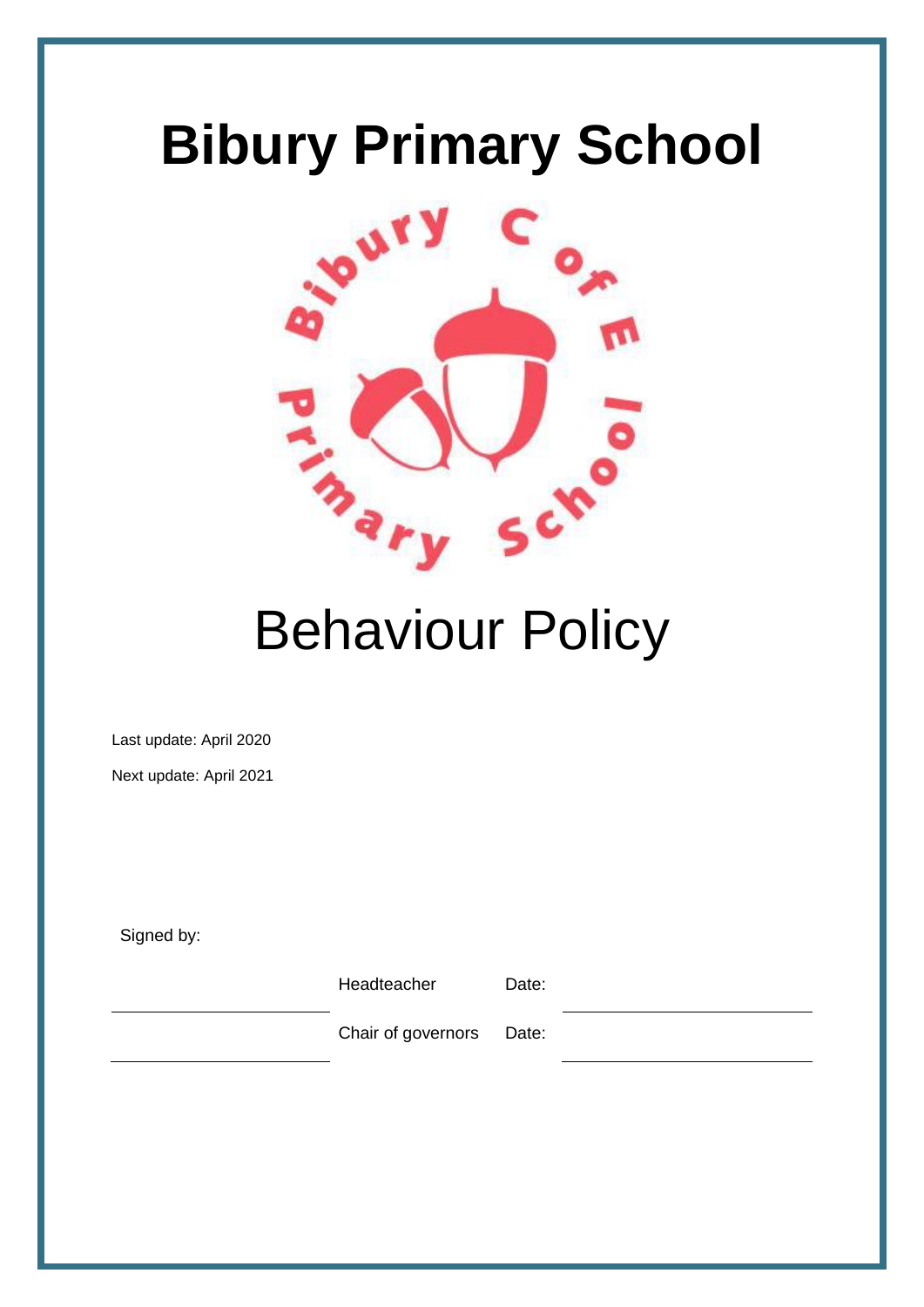At Bibury Primary School, we aim to give our pupils the best start in life. We want them to be happy, independent learners, motivated by tier natural curiosity of the world. We will know when we have achieved our aim because our children will have developed the four key skills for life.

- Courage
- Curiosity
- Perseverance
- Respect

We believe that our pupils have the right learn in safe environment and believe they should feel and be safe at all times.

# **Expectations:**

We understand that our pupil's happiness requires the presence of positive relationships. Through reinforcing our for key skills for life and promoting our peace commitments we feel that the rules for exhibiting positive behaviour fall into two main categories:

# **We treat others as we wish to be treated**

# **We respect others**



Teachers and pupil relationships must be built on mutual respect and trust in the same way that we expect that pupil's relationships with peers must be built upon, respect, trust, friendship and tolerance for each other's wishes. We believe in the power of positive and frequent praise for good and caring behaviour as a more effective way pf improving standards and relationships between individuals than constant criticism.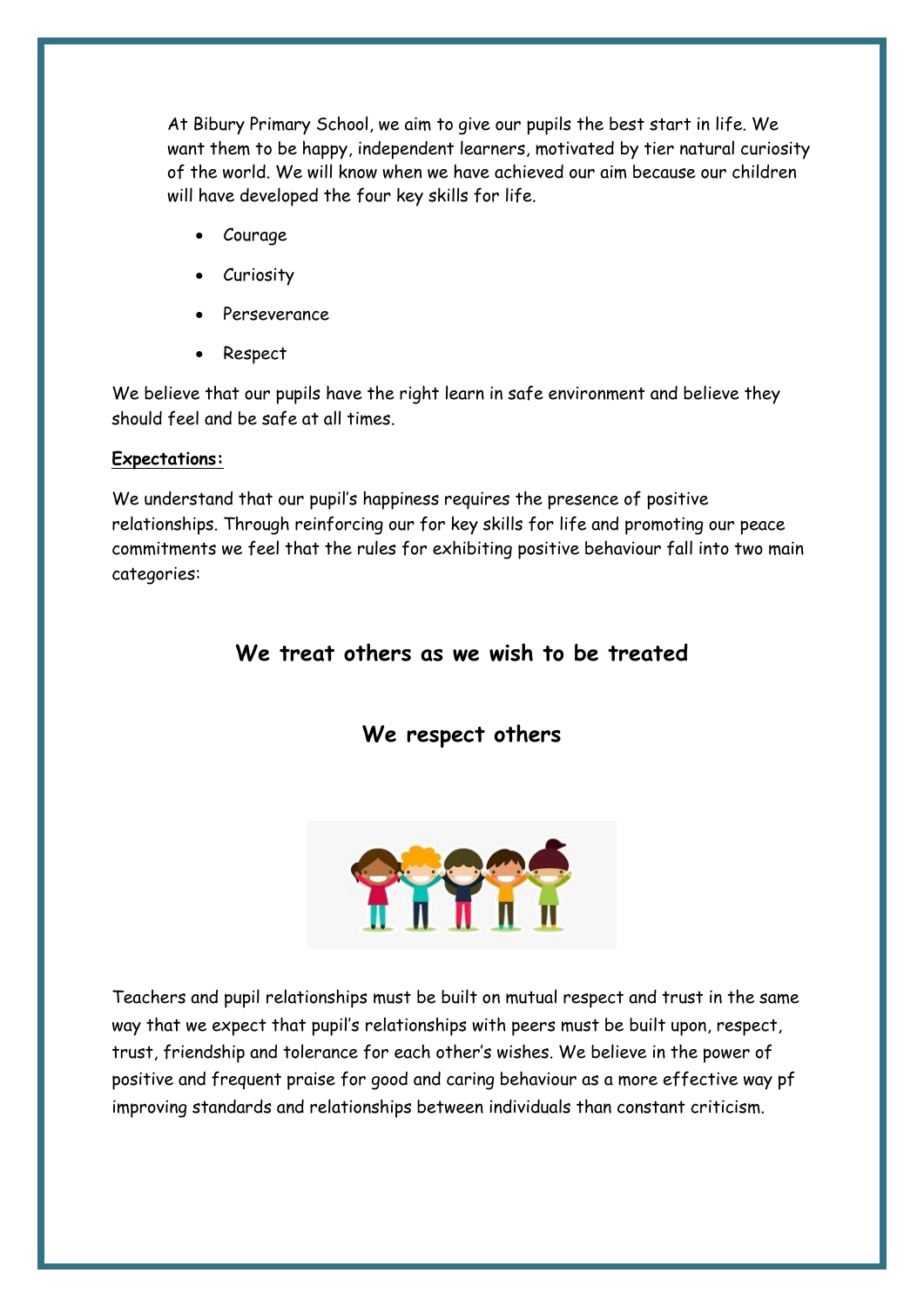Adults within the school environment have a duty to provide positive role models in all areas of behaviour, including non-teaching staff and visitors to the school. Older pupils are encouraged to care for and support younger ones both inside and outside the school building just as they would in a family home. We aim to have a positive and caring ethos and provide challenging well-planned education. The goal is to produce caring, successful pupils with a high self-regard and esteem as well as an awareness of appropriate behaviour in all social and academic contexts.

- Good Practice
- Deal with situations calm, firm manner avoiding confrontation where possible.
- Give frequent praise for good behaviour as well as good work.
- Use positive language whenever possible and as often as possible.
- Think carefully about what you are saying and set realistic sanctions.
- Where possible try to deal with situation yourself to enhance your own credibility and authority.
- Done leave children unsupervised as a punishment.
- Praise children who are doing the right thing as in incentive for other to follow.
- Be consistent whilst taking into account each child's individual needs.
- No adult in School should ignore unacceptable behaviour and we should be giving as much praise as possible for any good behaviour we see.



#### Praise

We regularly praise the children for display demonstrating our values and for following our rules. We use verbal praise and silent gestures such as a smile, thumbs up or a nod.

#### Celebration

We meet in worship weekly to celebrate hard work and good behaviour.

Children are selected to receive the star of the week award. They will hear the reasons why their teachers are so proud of them and receive a certificate to take home.

Children who are displaying positive behaviour and portraying good examples of following Christian values will receive a certificate in recognition of their behaviour.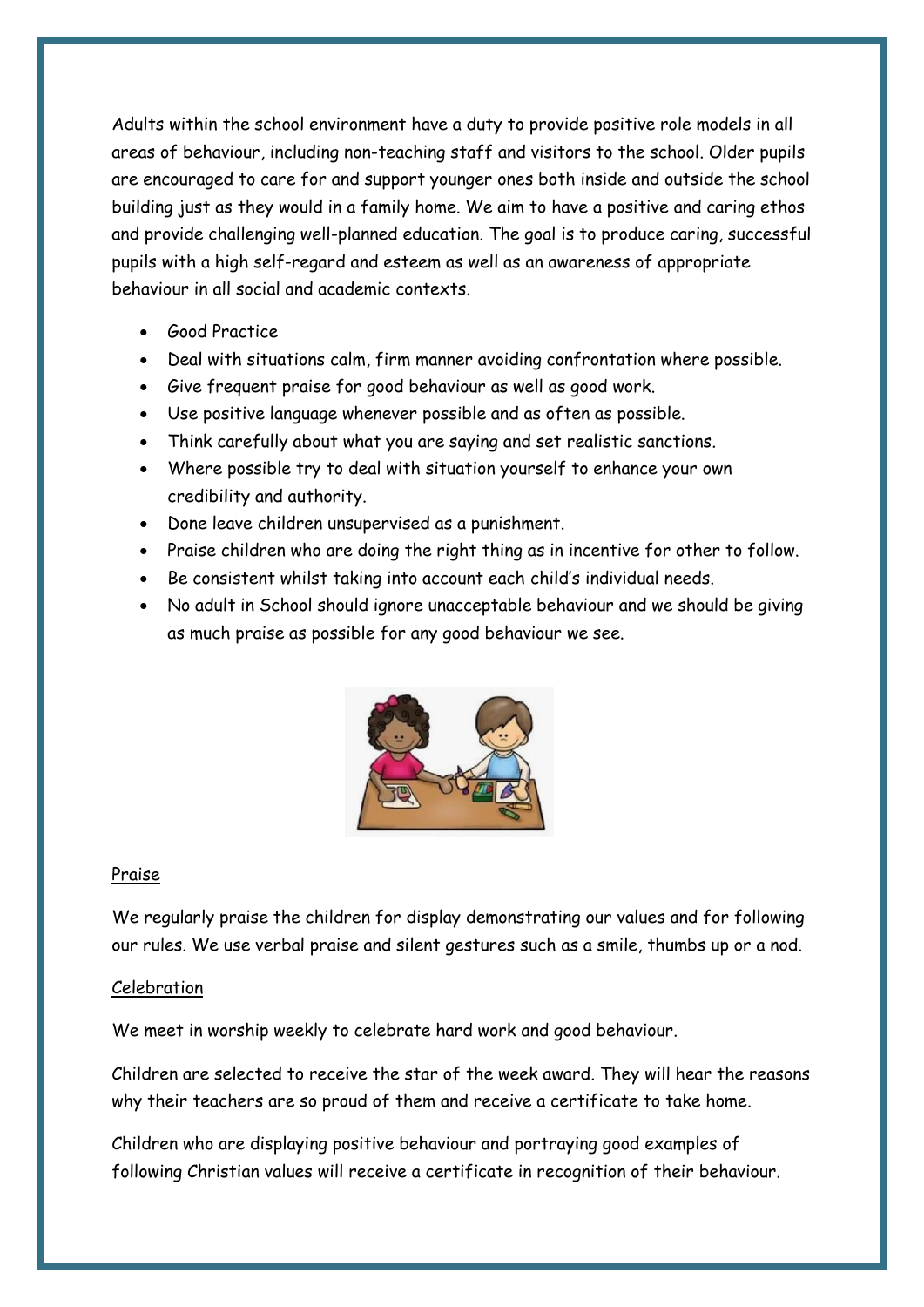During worship, children may bring inn awards they have achieved outside of school. It



is important to us that their achievements outside of school are also celebrated.

Excellent attendance is celebrated with children achieving 100% and most improved attendance.

# Class sanctions – The traffic light system

This visual aid will be displayed in each classroom at all times allowing any adult who is leading the class to use it. In EYFS, the staff and children follow similar traffic light procedures to KS1. In reception, yellow means 5 minutes thinking time and red means the child is sent to another classroom.

#### Sanctions at lunchtime

- 1. Follow the school sanctions as displayed on ks1/ks2 sanction sheet.
- 2. If a child continues, the Head teacher/Behaviour Lead will speak to the parents and the child will be asked to be off the premises at lunchtime for a specified period. The length of which will be determined at the discretion of the head in relation to the incident and renewed fortnightly.

### **Involving parents/carers**

When parents are approached, it should be to seek their help, support, and inform them of any incidents, which may cause their child to become distressed or anxious. Involving parents, in most cases, follow these steps.

- 1. An informal discussion regarding any incidents of unacceptable behaviour that they need to be aware of. This may happen on more than one occasion.
- 2. Parents are invited for a formal meeting with the class teacher, senco or HT.

To setup positive links, adults in school are encouraged to keep parents/carers informed when their child has behaved well. This can be done verbally as well as giving certificates.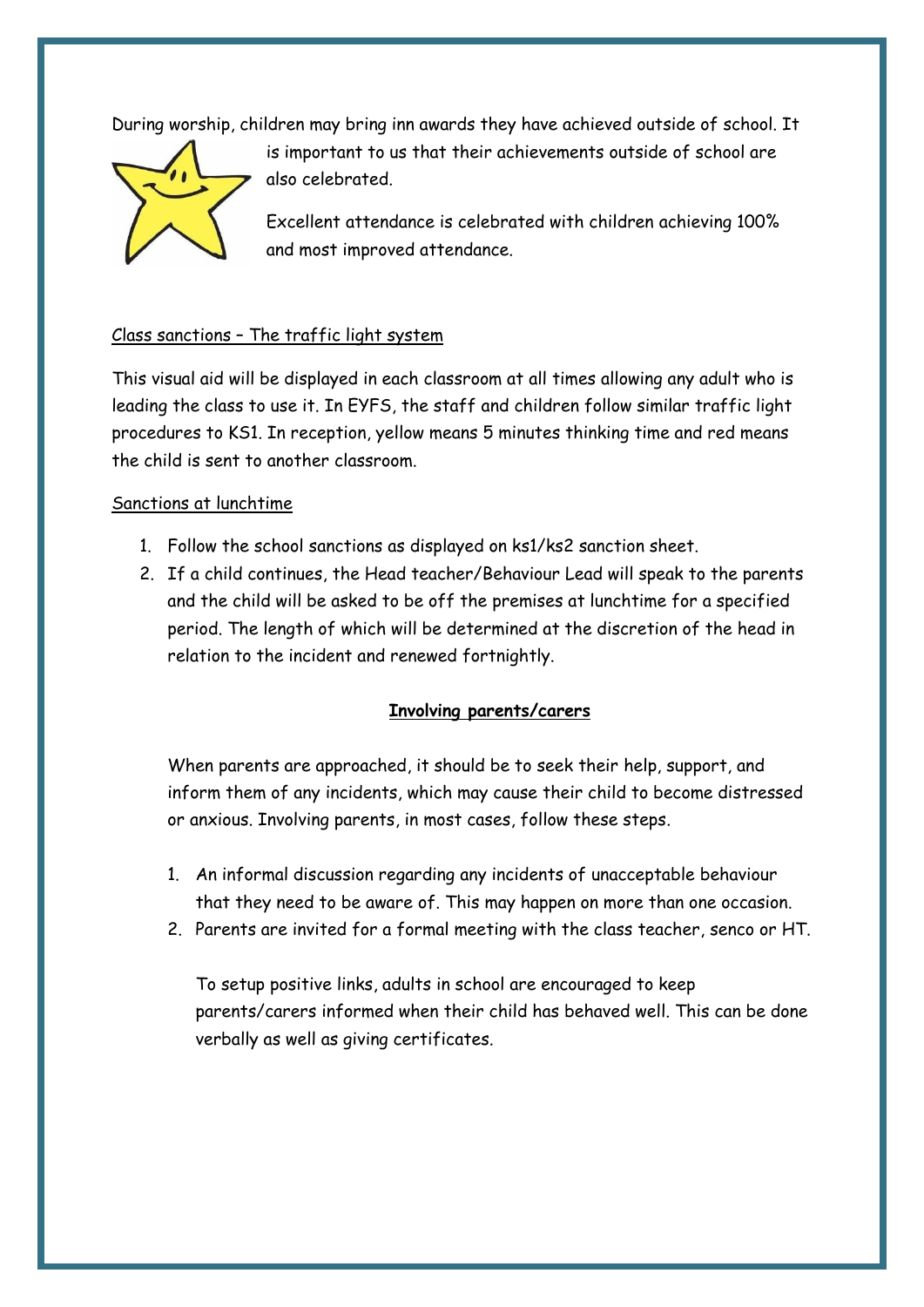## **Further Information**

#### Behaviour logs

A robust system called My Concern is in place for logging any incidents or concerns relating to a child's behaviour, whether it be from concerns from parents, incidents in the classroom or in the playground. This enables us to keep a trail and address persistent issues.

#### Serious Incidents

On the rare occasion that a situation becomes unmanageable in the classroom, a red card sent to all members of staff and those in the position to respond do so immediately.

Illegal substance within school Please refer to drugs and alcohol policy.

### Internet safety

Cyber bullying is taken very seriously within school. Any issues or concerns will be dealt with in line with our E-Safety policy.

### Bullying

**Bullying** is defined as the repetitive, intentional harming of one person or group by another person or group, where the relationship involves an imbalance of power.

Bullying is, therefore:

- Deliberately hurtful
- Repeated, often over a period of time
- Difficult to defend against

Bullying can include:

| <b>TYPE OF BULLYING</b> | DEFINITION                                                                     |
|-------------------------|--------------------------------------------------------------------------------|
| Emotional               | Being unfriendly, excluding, tormenting                                        |
| Physical                | Hitting, kicking, pushing, taking another's belongings, any<br>use of violence |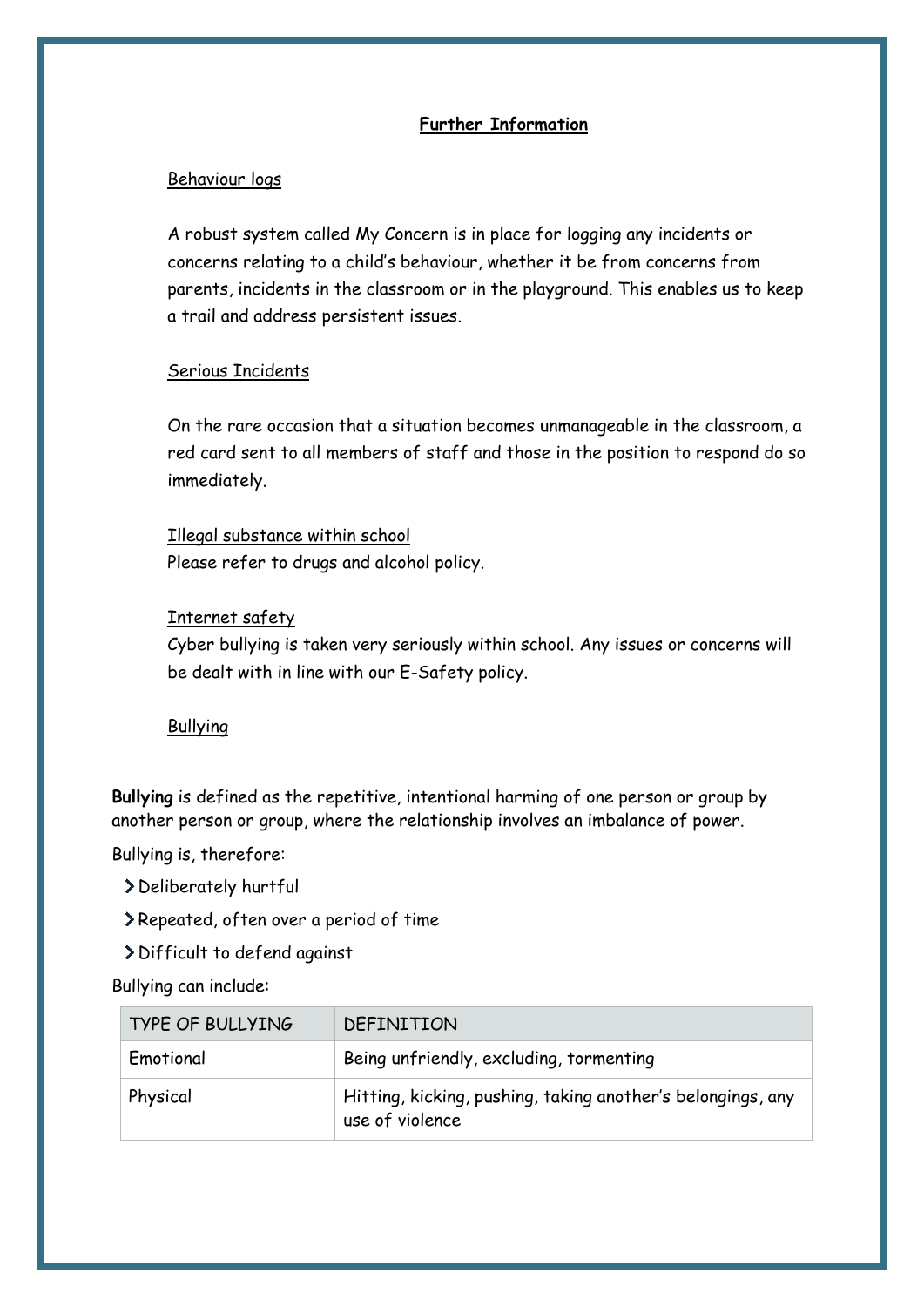| <b>TYPE OF BULLYING</b>                                                                                          | DEFINITION                                                                                                                                                                             |
|------------------------------------------------------------------------------------------------------------------|----------------------------------------------------------------------------------------------------------------------------------------------------------------------------------------|
| Prejudice-based and<br>discriminatory,<br>including:                                                             | Taunts, gestures, graffiti or physical abuse focused on a<br>particular characteristic (e.g. gender, race, sexuality)                                                                  |
| • Racial<br>• Faith-based<br>• Gendered (sexist)<br>• Homophobic/biphobic<br>• Transphobic<br>• Disability-based |                                                                                                                                                                                        |
| Sexual                                                                                                           | Explicit sexual remarks, display of sexual material, sexual<br>gestures, unwanted physical attention, comments about<br>sexual reputation or performance, or inappropriate<br>touching |
| Direct or indirect verbal                                                                                        | Name-calling, sarcasm, spreading rumours, teasing                                                                                                                                      |
| Cyber-bullying                                                                                                   | Bullying that takes place online, such as through social<br>networking sites, messaging apps or gaming sites                                                                           |

Details of our school's approach to preventing and addressing bullying are set out in our anti-bullying policy.

### Additional strategies to support inclusion

It is important that within our school community both adults and children value their own as well as others individually, to ensure, our continuing efforts at being fully inclusive. We understand that some children may need additional support with their behaviour and readily work with them, their parents/carers and outside agencies to support these pupils. Where necessary the senco will ensure that individual behaviour risk assessments are in place.

In addition to this, we want all adults to reinforce the message that each child needs to take responsibility for their actions by:

- Stating clearly what is right and wrong
- Explaining what is acceptable and unacceptable behaviour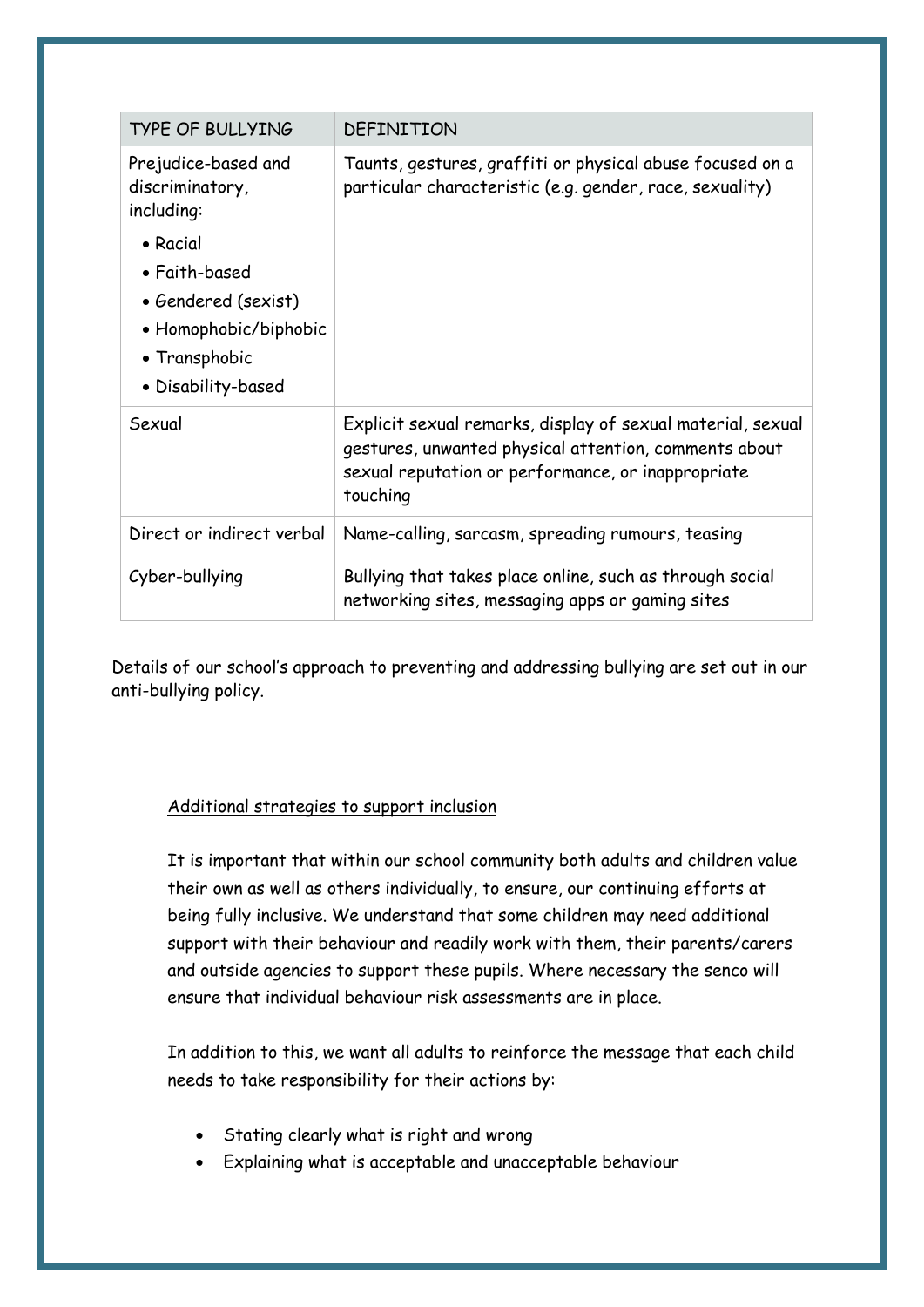• Providing a clear, consistent structure for behaviour management throughout the school reinforced by support from parents/carers at home.

### Inventions/outside, agencies used to support behaviour management

- Outreach support from specialist provisions
- Observing pupils and advising on new strategies
- One page profile
- Behaviour risk assessment
- Boxall profile
- SEN referral
- Educational Psychologist/occupational health/speech and language assessments.
- Support for groups of pupils on specific behaviours e.g. anger management, playtime behaviours.
- Advice on classroom management, organisation, and support to develop expertise of individual class teacher.
- Support for teaching assistants on managing behaviour
- Delivering training on behaviour management
- TEAM-TEACH Positive Handling strategies
- Early Help Assessment/Children's services.